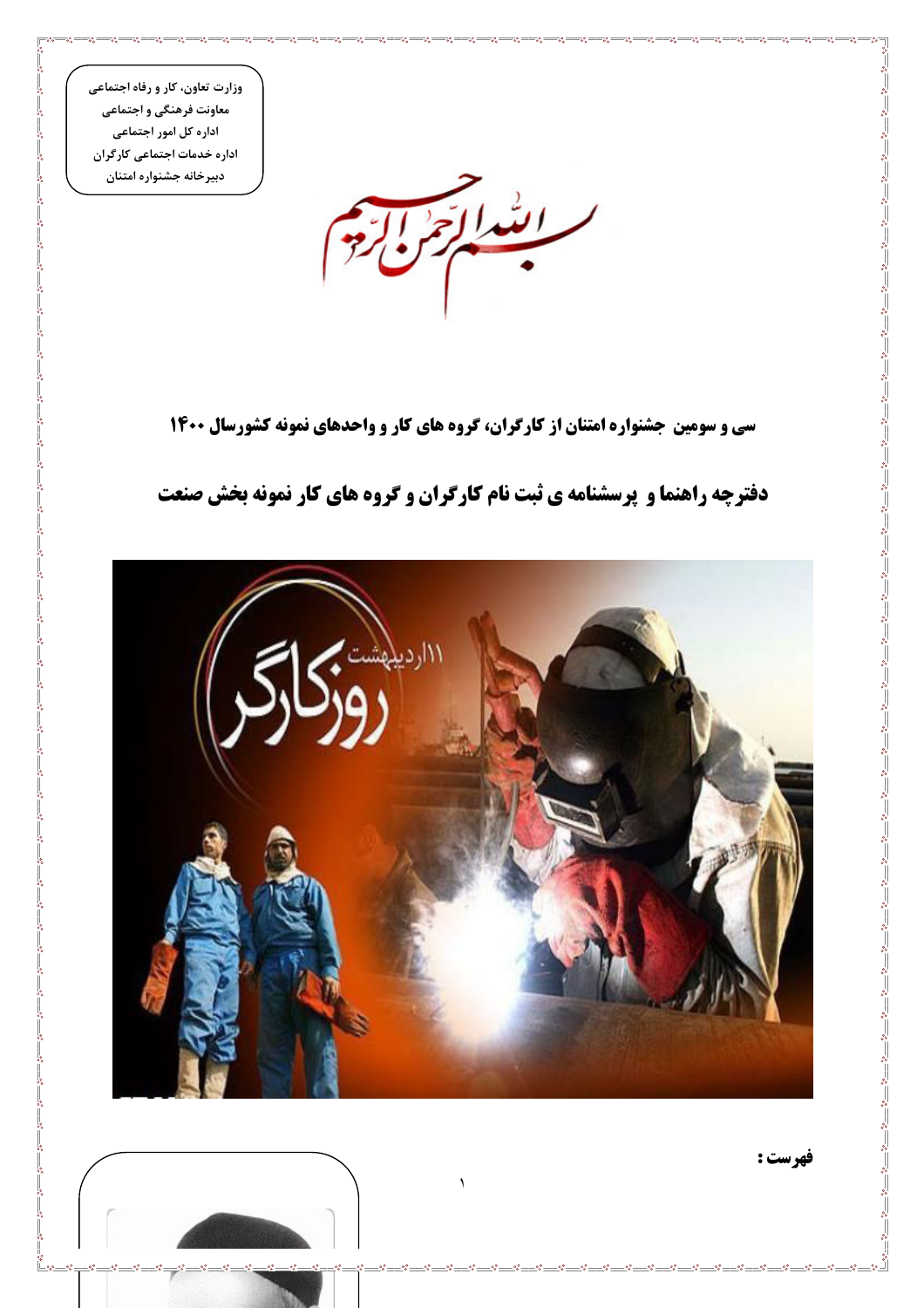| * کارگر نمونه                           |
|-----------------------------------------|
| * گروه کار نمونه                        |
| تعاریف و راهنمای تکمیل                  |
| * اختراع (invention)                    |
| * خلاقيت و نواّوري                      |
| * بهره وري                              |
| * انتقال ، مشاركت و  بومي سازي تكنولوژي |
| * میزان اشتغال ایجاد شده                |
| * ايمنى                                 |
| * مسائل زيست محيطى                      |
| * ویزگی ها و مهارت های فردی             |
| * وضعيت ايثارگري                        |
| * شاخصهای ستاره دار                     |
|                                         |
|                                         |
|                                         |
|                                         |

. . . . . . . . . . . . . . . . .

 $\begin{array}{c} \circ \\ \circ \\ \circ \\ \circ \\ \circ \end{array}$ 

 $-28 - 28 - 28 - 28$ 

 $s = -3$  .  $s = -3$  .  $s = -3$  .  $s = -3$  .  $s = -3$  .  $s = -3$  .  $s = -3$  .  $s = -3$  .

°° - °° - °° - °° - °° - °° - °

 $-8^{\circ} - 8^{\circ} - 8^{\circ}$ 

<u>'........</u><br>'

 $\sim -\sim$ 

 $\mathcal{S}_\mathbf{0}$  $\frac{1}{2}$ -80

 $-20 - 20 - 20 - 20$ 

ೲ  $\circ_0^{\circ}$  <mark>°°——°°——°</mark>°

 $\cdot^{\circ}$ 

 $\frac{100}{100}$  -  $\frac{100}{100}$  -  $\frac{100}{100}$  -  $\frac{100}{100}$ 

 $\frac{100}{100}$   $\frac{100}{100}$   $\frac{100}{100}$   $\frac{100}{100}$   $\frac{100}{100}$ 

 $^{\circ}$ <sup> $\circ$ </sup>

 $-$ % $-$ 

 $-80^{\circ}$ 

 $\frac{1}{2}$  $\frac{1}{2}$   $\mathcal{S}^{\bullet}$  $-80$  $\cdot$   $\cdot$  . . . . . . . . . . . .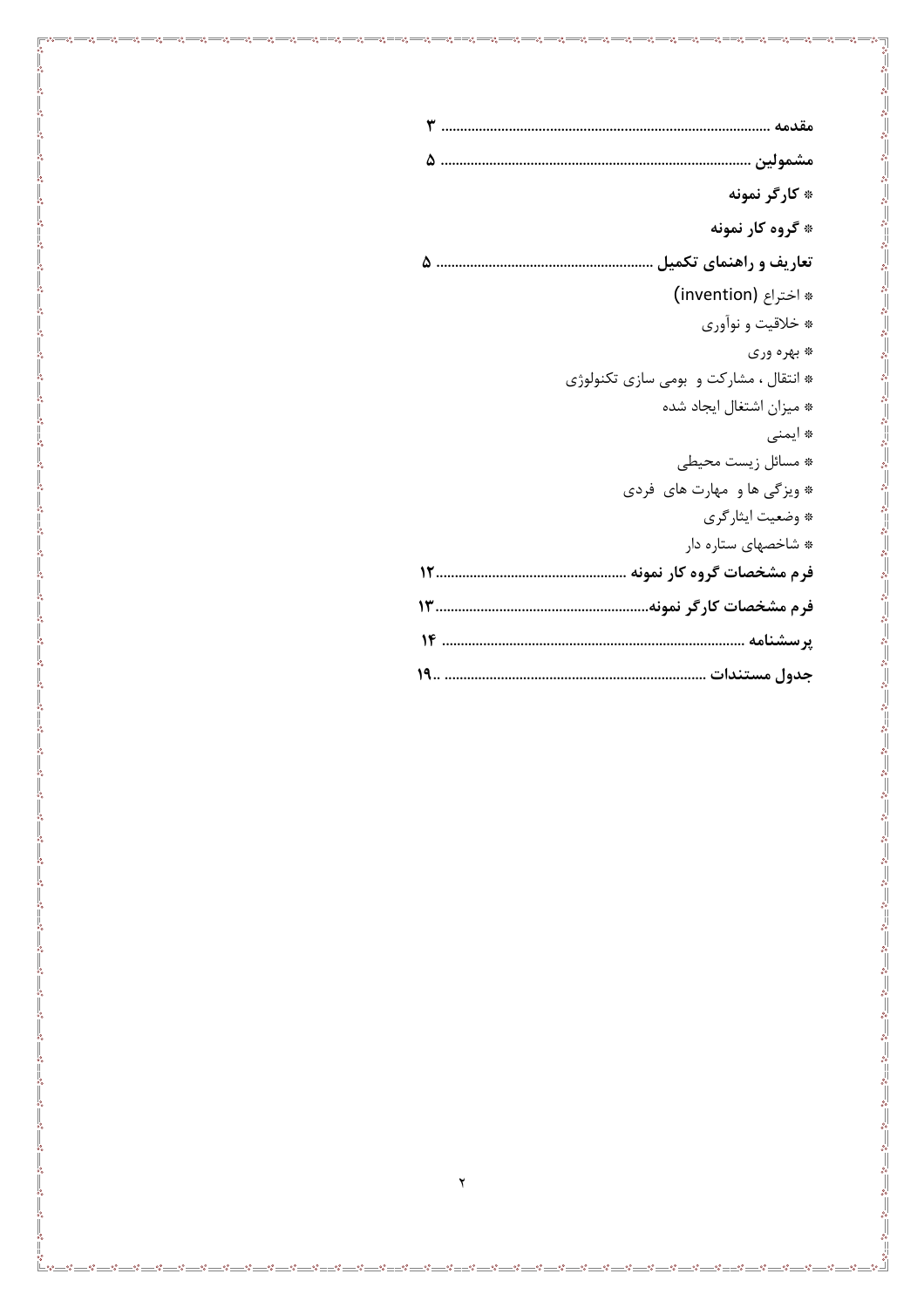### مقدمه

تلاش خستگی ناپذیر برای بهبود سطح زندگی و دست یابی به رفاه بیشتر، یکی از جلوه های ِ بارز حیات آدمی است. این تلاش ها، طی سده های گذشته، عمدتاً شکل فردی یا گروهی داشته و به دلیل برخوردار نبودن از قاعده مندی های عمومی که در قالب نهادهای اجتماعی و سیاسی، سازمان می یابد، از بازده مطلوبی برخوردار نبوده است. به همین دلیل و بر اساس برخی برآوردها، طی هزاران سال تا پیش از ورود به قرن نوزدهم، درامد سرانهٔ بشر تغییر چشمگیری نداشته است. ورود به عصر خردگرایی یا روشنگری، نه فقط منجر به بروز انقلاب صنعتی و رونق تکنولوژیک و شکوفایی علمی و فنی گردید، بلکه از آن مهم تر، موجب شکل گیری و استحکام مبانی نهادها در عرصه های سیاسی، اجتماعی، اقتصادی شد. در سایهٔ چنین محیطی و در نتیجه هم افزایی با تلاش های فردی، دورانی کاملاً متفاوت از گذشتهٔ بشر شکل گرفت و امکان دستیابی به رفاه و افزایش میزان توزیع درآمد مبتنی بر عوامل تولید فراهم گردید.

ایرانیان از دیرباز از جمله جوامع انسانی بوده اند که با بهره گیری از خرد انسانی خویش در تکاپو برای بروز خلاقیت، خلق ابداعات و اختراعات، توسعه و گسترش دانش و به خدمت گرفتن آن برای بهبود و رونق زندگی و اداره امور جامعهٔ خویش آفرینش های علمی، هنری و فرهنگی را زینت بخش جامعه خود و جامعهٔ انسانی کرده اند. شاید مبالغه نباشد اگر بگوئیم غفلت دقیقه ای در جامعه ای که پیچیدگی، تنوع و سرعت سه ویژگی بارز آن است؛ از تلاش برای نوآوری و دستیابی به اکتشافات و اختراعات به همان میزان، عقب ماندگی و در نتیجه تهدید را متوجه حیات آن جامعه می کند. علاوه بر این رسالت مشخّص و معیّن که به منزله روح معنویت حیات انسانی است و به جامعه پویایی، جسارت، نوآوری و خلاقیت آرمانی انسانی—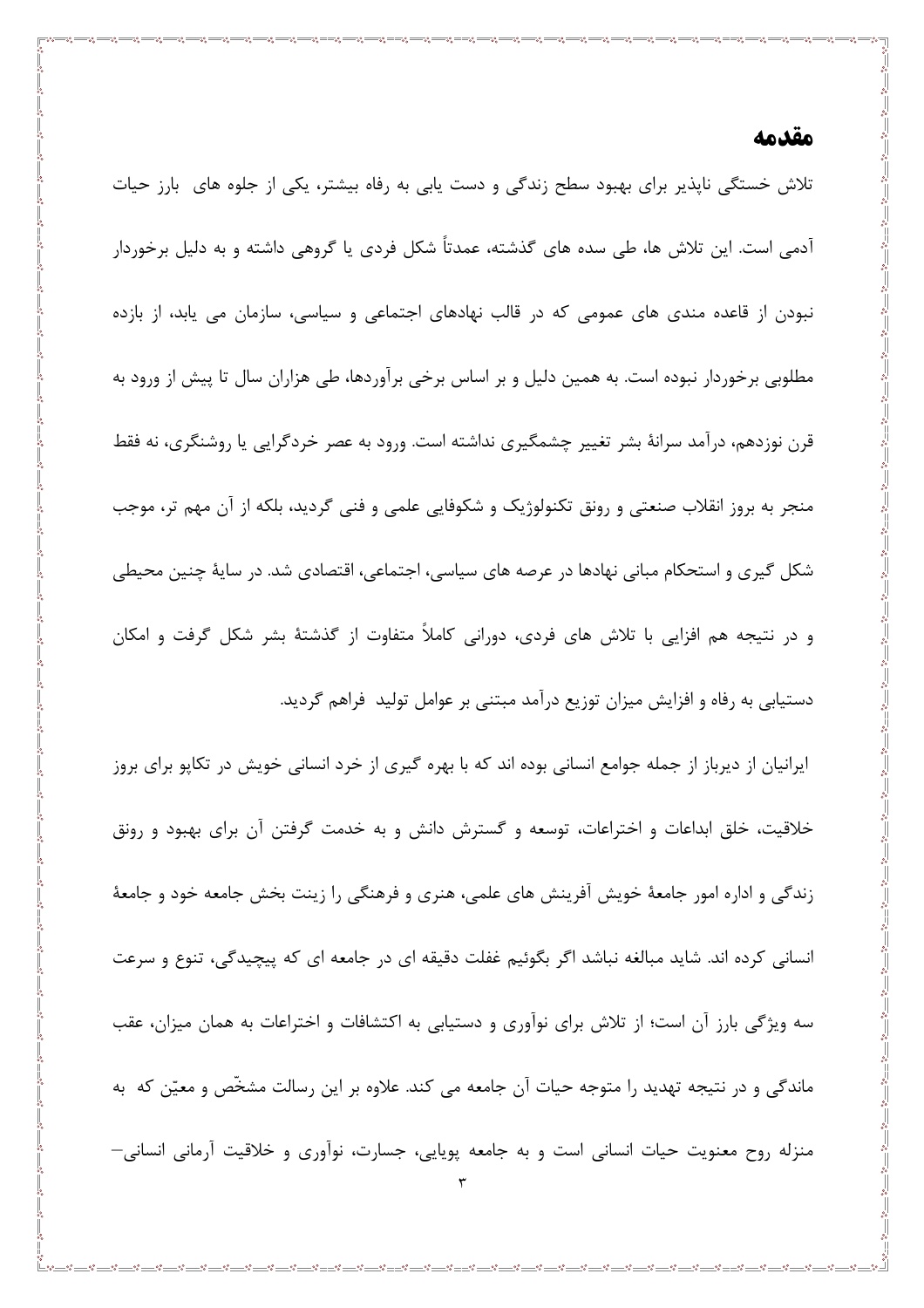اسلامی می بخشد. همچنین در بعد داخلی و ملّی نیز با توجه به اسناد و برنامه های کلان کشور (سند چشم انداز ٢٠ ساله افق ايران اسلامي در سال ١۴٠۴ ) ملت ايران بايستي به لحاظ علمي و توليد علم و فن آوری مقام اوّل منطقه را احراز نماید. لذا ضرورت تلاش به سمت رویکرد نوین در عرصه های ِ نو آوری، خلاقیت، کارآفرینی، کار جمعی و پژوهش محوری با تاکید بر الگو سازی چهره های ماندگار کار و مفاخر ملي جامعه کار و توليد براي نسل جوان، امري اجتناب نايذير به نظر مي رسد.

# راهنمای ثبت نام و تکمیل پرسشنامه کارگران /گروه های کار نمونه بخش صنعت مشمولين:

گاوگو فهوفه: کارگر مشمول قانون کار ی که در یکی از بخش های اقتصادی (صنعت، کشاورزی یا خـدمات) مشـغول بـه کار بوده و در فعالیت شغلی خود ابتکار، اختراع، خلاقیت ویا نوآوری داشته که موجب ارتقای بهره وری در تولیـد یـا خـدمات کا, گاه شده است.

همچنین فرد در مسئولیت تعریف شده خود برای بهبود کمیت وکیفیت محصول و یا خدمات تلاش نموده و در راستای ترویج اخلاق اسلامی وحرفه ای و مشارکت هر چه بیشتر کارگران دیگر اهتمام ورزد تا موفقیت برجسته برای سازمان خود به وجود آورد.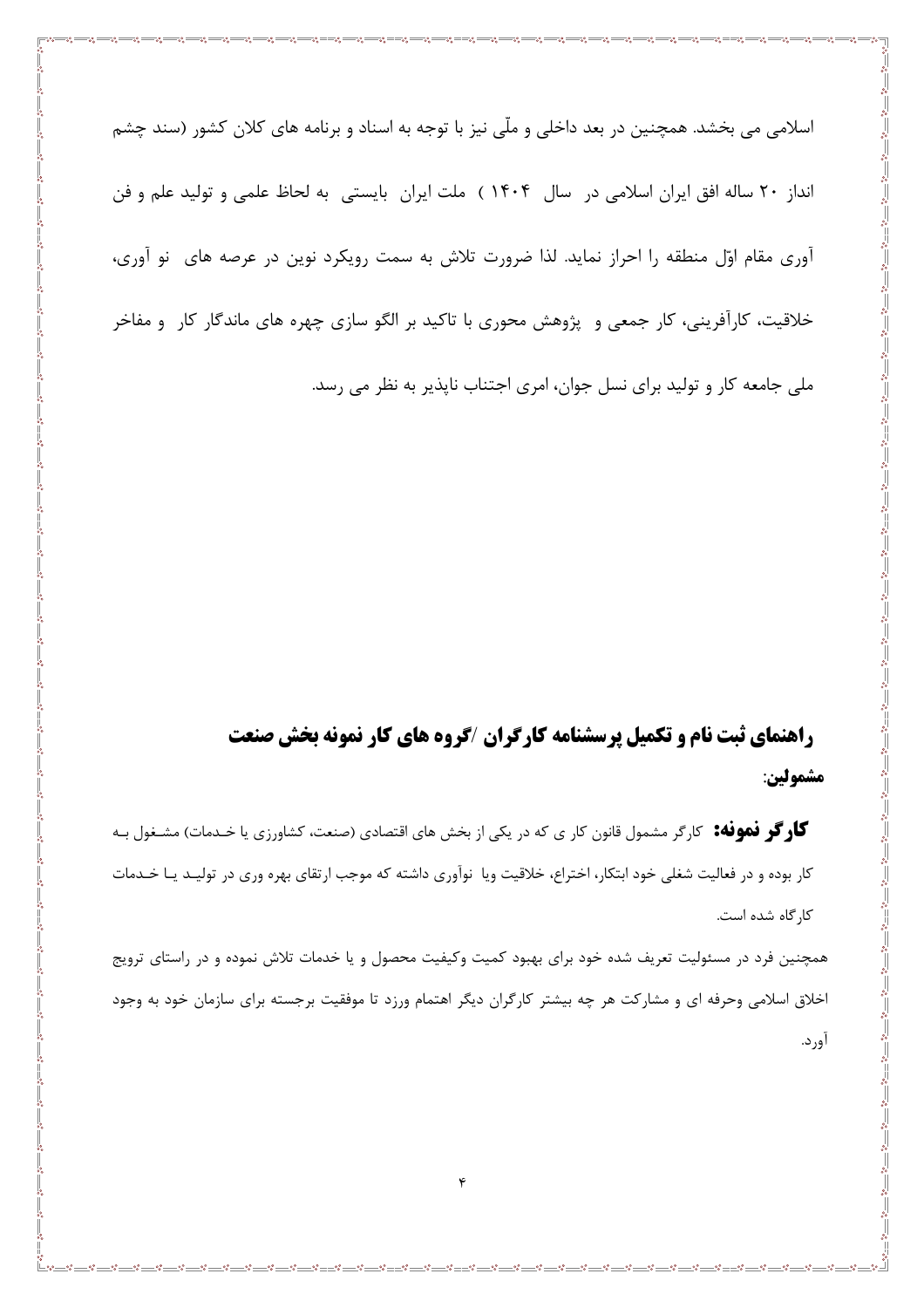گووه گاو فهوفه: دو یا چند کارگر مشمول قانون کار که در یکی از بخش های اقتصادی (صنعت، کشـاورزی یـا خـدمات) مشغول به کار بوده و در راستای هدفی مشترک، با مشارکت و همفکری یکدیگر دست به ابتکار، اختراع، نوآوری و یـا خلاقیـت زده و نتیجه کار جمعی آنها موجب ارتقای بهره وری در تولید یا خدمت شده است.

### **تعاریف و راهنمای تکمیل پرسشنامه**

### ۱- اختراع و نوآوري :

**— اختراع** , (invention**):** به هر نوع ايده جديدي كه به واقعيت تبديل شده باشد اختراع مي گويند. به عبارت ديگر از قوه به فعل درآمدن یک فکر یا اعمال یک فکر جدید بر روی وسایل موجود یا ایجاد تغییر و تبدیل در روی وسایل موجود برای دستیابی به نتیجه جدید اختراع است.

— **ایده:** ایده عبارت است از پیشنهاد خلاقانه و ابتکاری که به منظور حل یک مسأله یا چند مسأله (چالش، مشکل، عیب و نقص) ، بهبود یک یا چند فرآیند (متد، شیوه و روش انجام کار) و تغییر در یک وضعیت (شرایط، عوامل و مؤلفه های مؤثر) **خلاقیت و نوآوری :** نوآوری عبارت است از علمی و کاربردی ساختن افکار و اندیشه های نو ناشی از خلاقیت است . به عبارت

دیگر، در خلاقیت، اطلاعات به دست می آید و در نوآوری، آن اطلاعات به صورت های گوناگون عرضه مـی شود.

**– فر آیند تولید:** فرایند به مجموعه ٔ فعالیتهای به هم پیوستهای اطلاق میشود که برای ایجاد یک یا چند تغییر تعریف شده طراحی و پیاده شدهاست. در ضمن هر فرایند با یک فعالیت مشخص آغاز و با یک فعالیت مشخص نیز پایان می یابد (از ماده اوليه تا محصول نهائي).

**— خدمات:** به اقدامات و عملیاتی نوآورانه که فرد با بهره گیری از ابزار و وسایل مختلف، برای رفع نیازهای بشر انجام می دهد، خدمات اطلاق می شود.

**– اصلاح:** در اصلاح آنچه که موجب ایجاد اشکال در قطعه، دستگاه یا ماشین، خط تولید و فرآیند ارائه خدمات شده است برطرف يا حذف مي گردد.

— **تکمیل ٔ** در تکمیل به قطعه، دستگاه یا ماشین، خط تولید و فرآیند ارائه خدمات چیزی اضافه می گردد تا عملکرد آن بهبود يابد.

**– هو اجع ذیصلاح :** مراکز علمی و تحقیقاتی و دستگاه تخصصی مرتبط و معتبر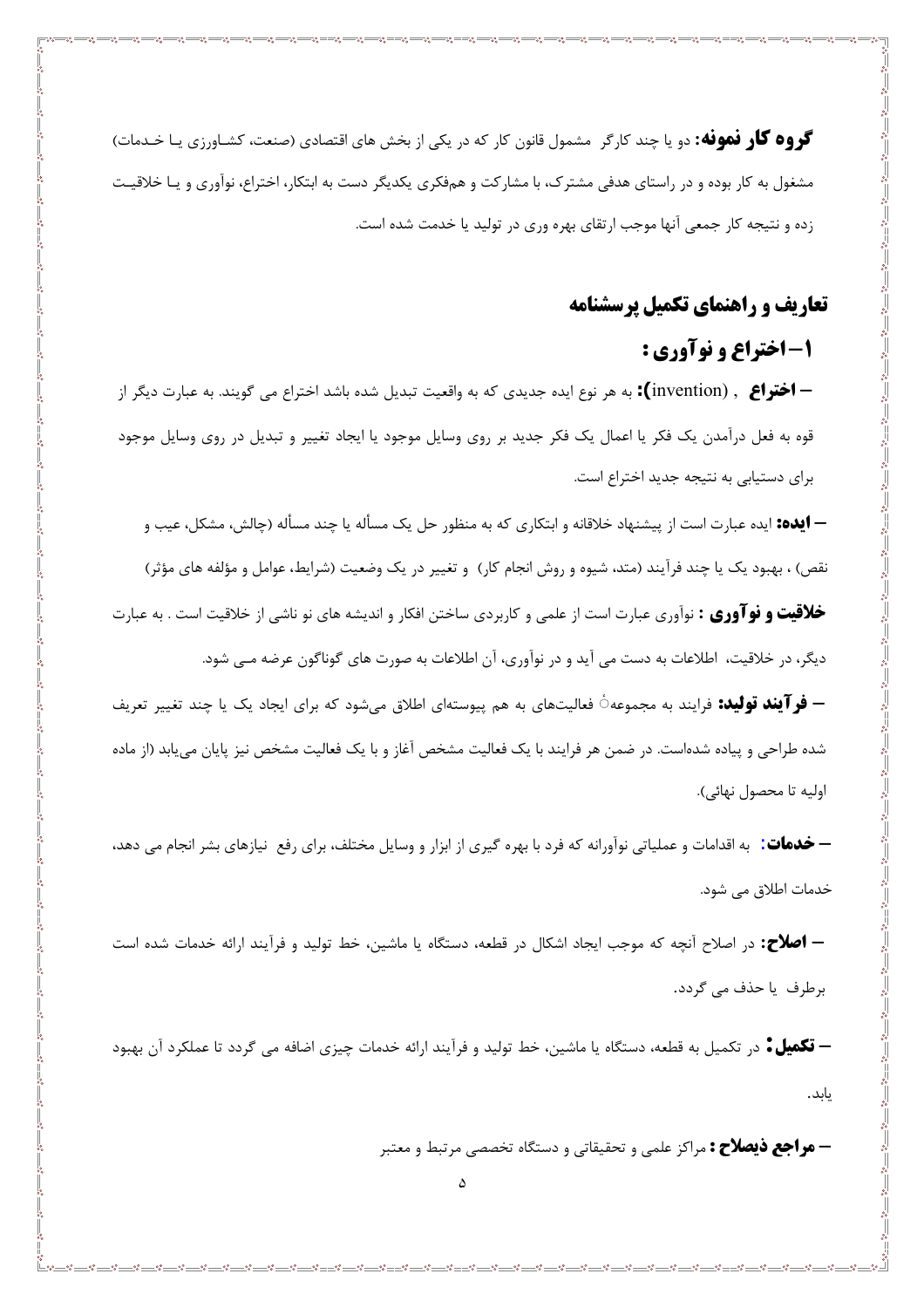۱-۱- اگر فرد شرکت کننده برای طرح اصلی خود عنوان کشف یا ثبت بین المللی را اخذ کرده است این سؤال را در پرسشنامه ( گزینه دارد) علامتگذاری و گواهی کشف یا ثبت را ضمیمه نماید.

۲-۱- اگر فرد شرکت کننده طرح اصلی خود را ثبت ملی (ایران) نموده است این سؤال را در پرسشنامه علامتگذاری و گواهی ثبت را ضميمه نمايد.

۳-۱- اگر ارائه طرح منجر به خلق ایده نوآورانه گردیده است و به تأیید مراجع ذیصلاح رسیده باشد این سؤال را در پرسشنامه (گزینه دارد) علامتگذاری و تأییدیه مربوطه را ضمیمه نماید. عنوان، شرح فعالیت، کاربرد، مزایا و اثرات آن (در فایل word )، عکس و فیلم را ضمیمه نماید.

۴–۱– اگر ارائه طرح منجر به خلق ایده نوآورانه گردیده است و به تأیید واحد مربوطه رسانده باشد این سؤال را در پرسشنامه (گزینه دارد) علامتگذاری و تأییدیه مربوطه را ضمیمه نماید. عنوان، شرح فعالیت، کاربرد، مزایا و اثرات آن (در فایل word )، عکس و فیلم را ضمیمه نماید.

۵-۱- چنانچه در جهت توسعه، بهبود و ارتقاء ارائه خدمات، نسبت به ساخت دستگاه یا ماشین آلات، تولید محصول جدید و بکارگیری مطلوب آن در چرخه تولید (تولید انبوه) با رویکرد اقتصادی و صنعتی اقدامی انجام داده باشد این سؤال را در پرسشنامه (گزینه دارد) علامتگذاری و ضمن پیوست تأییدیه، عنوان، شرح قبل و بعد، کاربرد، مزایا و اثرات آن، عکس و فیلم را ضميمه نمايد.

۶–۱– چنانچه در جهت توسعه، بهبود و ارتقاء ارائه خدمات، فرآیند تولید اصلاح و یا تکمیل شده باشد آین سؤال را در پرسشنامه (گزینه دارد) علامتگذاری و عنوان، شرح قبل و بعد، کاربرد، مزایا و اثرات آن، عکس و فیلم را ضمیمه نماید.

\*- **بهره ووی** (پس از اجرای طرح): عبارتست از بدست آوردن حداکثر سود ممکن با بهره گیری و استفاده بهینه از نیروی کار، توان، استعداد و مهارت نیروی انسانی، زمین، ماشین، پول، تجهیزات، زمان ، مکان و…به منظور ارتقاء کارگاه

**انرژی پاک یا تجدیدپذیر (**Renewable energy) : انرژی برگشتپذیر نیز نامیده میشود، به انواعی از انرژی میگویند که منبع تولید آن نوع انرژی، بر خلاف انرژیهای تجدیدناپذیر (فسیلی)، قابلیت آن را دارد که توسط طبیعت در یک بازه زمانی کوتاه مجدداً به وجود آمده یا به عبارتی تجدید شود. که از عمده ترین منابع انرژی های پاک، انرژی خورشیدی، بادی، آبی، بیوماس، بیوگاز وانرژی زمین گرمایی می باشند.

با توجه به نياز روزافزون به منابع انرژى و كاهش منابع سوخت فسيلى ضرورت سالم نگهداشتن محيط زيست، كاهش آلودگي هوا، محدودیت های برق رسانی و تأمین سوخت برای نقاط روستایی دور افتاده و… انرژی های تجدید پذیر روز به روز سهم بیشتری را در سیستم تأمین انرژی جهان بر عهده می گیرند بنابراین استفاده از انرژی های نو می تواند جایگاه ویژهای داشته باشد.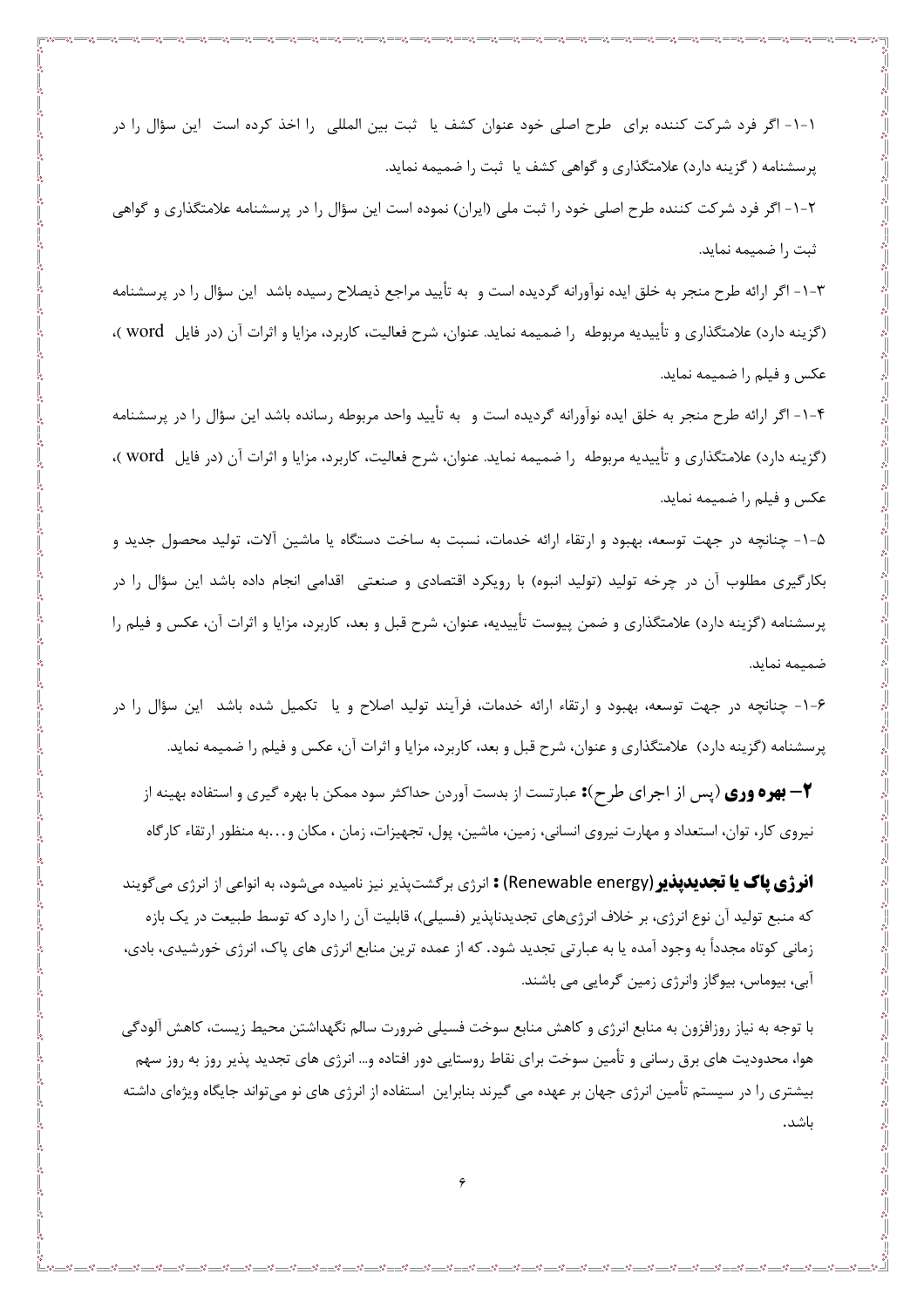**صرفه جویی :** به مفهوم مصرف چیزی به شکل درست و مناسب آن است. این مسأله برای ایجاد تعادل میان درآمد و هزینه بسیار مهم و اساسی است و در حوزه اقتصاد کارگاه نیز می تواند تأثیرگذار و سرنوشت ساز باشد.

1-۲-اگر اجراي طرح، بدون تغيير در ميزان منابع ورودي (استفاده بهينه از منابع موجود) منجر به افزايش ميزان توليد (نسبت به میانگین ۳ سال گذشته) گردیده است این سؤال را در پرسشنامه (گزینه دارد) علامتگذاری و ضمن مشخص نمودن درصد آن، مستندات مربوطه همراه با شرح فعالیت و میزان آن را (در فایل word ) ضمیمه نماید.

۲-۲- اگر اجرای طرح، منجر به کاهش ضایعات گردیده است این سؤال را در پرسشنامه (گزینه دارد) علامتگذاری و ضمن مشخص نمودن درصد آن، مستندات مربوطه (قبل و بعد از اجراي طرح) همراه با شرح فعاليت و ميزان آن را ضميمه نمايد.

۳-۲- اگر اجرای طرح، منجر به کاهش مصرف انرژی و گسترش انرژی پاک گردیده است این سؤال را در پرسشنامه (گزینه دارد) علامتگذاری و ضمن مشخص نمودن درصد آن، مستندات مربوطه همراه با شرح فعالیت و میزان آن را (در فایل word ) ضميمه نمايد.

۴- ۲- چنانچه انجام طرح، برای کارگاه صرفه جویی زمانی داشته است این سؤال را در پرسشنامه (گزینه دارد) علامتگذاری و ضمن مشخص نمودن مبلغ آن، مستندات مربوطه همراه با شرح فعاليت و محاسبات مربوطه را (در فايل word ) ضميمه نمايد.

۵- ۲- چنانچه انجام طرح، برای کارگاه صرفه جویی ریالی داشته است این سؤال را در پرسشنامه (گزینه دارد) علامتگذاری و ضمن مشخص نمودن مبلغ آن، مستندات مربوطه همراه با شرح فعاليت و محاسبات مربوطه را(در فايل word ) ضميمه نمايد.

۶-۲- چنانچه انجام طرح، برای کارگاه صرفه جویی ارزی داشته است این سؤال را در پرسشنامه (گزینه دارد) علامتگذاری و ضمن مشخص نمودن مبلغ آن، مستندات مربوطه همراه با شرح فعاليت و محاسبات مربو طه را (در فايل word ) ضميمه نمايد.

**۳- انتقال و یا مشارکت در بومی سازی تکنولوژی :** اکتساب، توسعه و کاربرد یک فن آوری به وسیله کشوری غیر از کشوری که خاستگاه آن تکنولوژی است را فرآیند انتقال تکنولوژی و پیوند دادن فن آوری وارداتی با اهداف، شرایط، امکانات و نیازهای کشور وارد کننده بومی سازی تکنولوژی می گویند.

<mark>صادرات:</mark> صادرات نقطه آغاز ارتباط برقرار کردن با اقتصاد جهانی است و برای رشد و توسعه اقتصادی کشور می باشد که از فروش تولیدات یا خدمات به کشورهای دیگر برای کسب درآمد ارزی حاصل می شود و در برقراری موازنه تجاری و ایجاد تعادل اقتصادی کمک شایانی می نماید.

٦-٦- چنانچه در راستای اجرای طرح، نیاز به انتقال و یا مشارکت در بومی سازی تکنولوژی بوده و انجام شده است این سؤال را در پرسشنامه (گزینه دارد) علامتگذاری و مستندات مربوطه همراه با شرح فعالیت (توضیح نوع تکنولوژی، شیوه بومی سازی، روش انتقال و نوع مشارکت) را (در فایل word ) ضمیمه نماید.

۳-۲- چنانچه محصول یا خدمات و یا تکنولوژی جدید صادر گردیده است و یا موجب کاهش واردات شده باشد این سؤال را در پرسشنامه (گزینه دارد) علامتگذاری و مستندات مربوطه همراه با شرح فعالیت(میزان و نام کشورهای مقصد) را (در فایل word ) ضميمه نمايد.

**4 - میزان اشتغال ایجاد شده:** بکارگیری نیروی کار مولد پس از انجام طرح در کارگاه

- ۰۱ ۴- اگر اجرای طرح منجر به افزایش نیروی انسانی کارگاه نسبت به یک سال گذشته شده باشد درصد آن را علامتگذاری و مستندات مربوطه (لیست بیمه ) را ضمیمه نماید.
- ۲- ۴- اگر اجرای طرح منجر به افزایش غیر مستقیم (استفاده در صنایع مرتبط) نیروی انسانی کارگاه کارگاه نسبت به به قبل از اجرای شده باشد در پرسشنامه علامتگذاری و ضمن ذکر حدودی تعداد، توضیحات و مستندات مربوطه را (در فایل word ) ضمیمه نماید.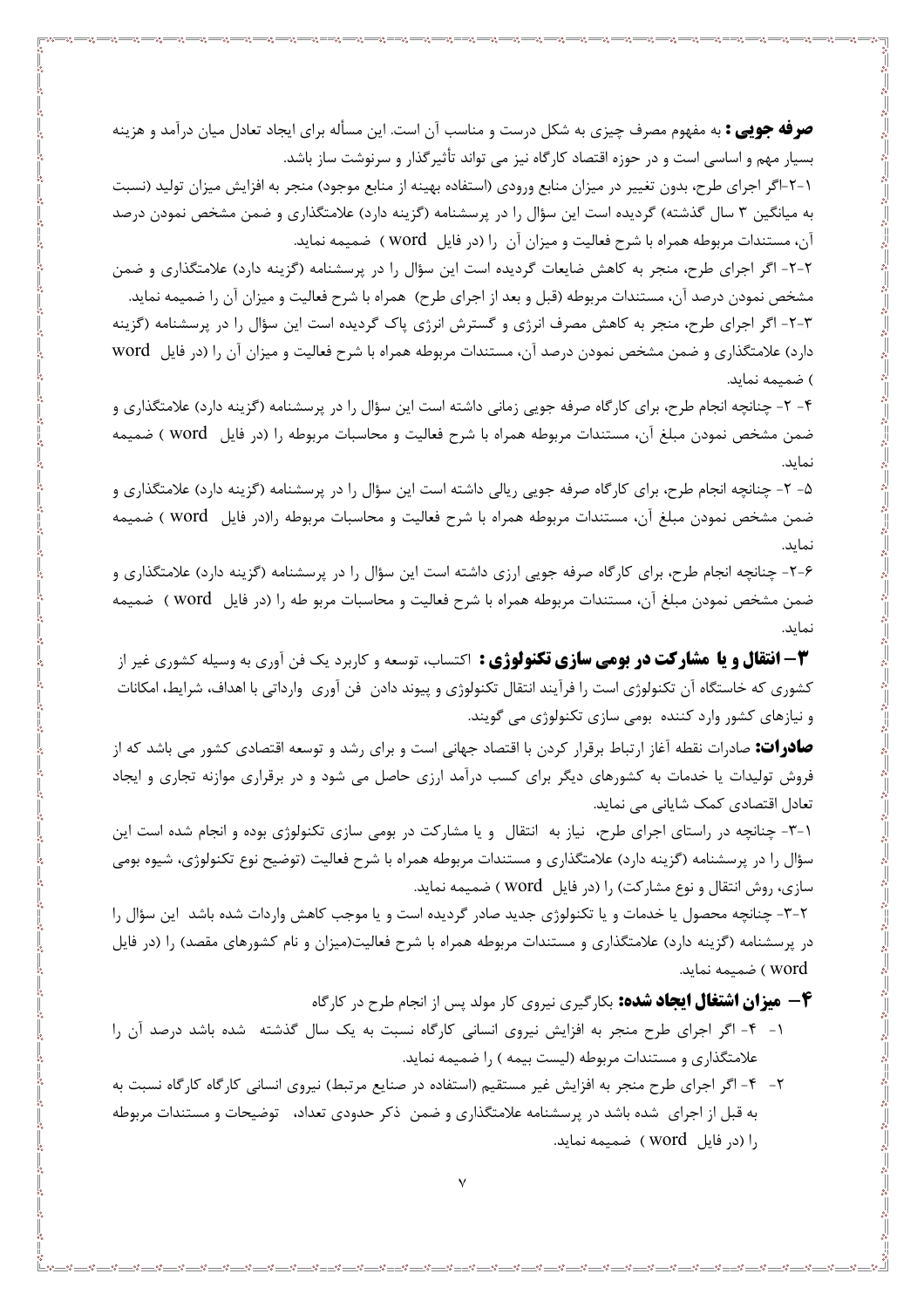۳- ۴- گر اجرای طرح موجب پایداری و حفظ وضعیت اشتغال موجود شده باشد در پرسشنامه علامتگذاری و ضمن ذكر توضيحات ، مستندات مربوطه را(در فايل word) ضميمه نمايد.

**۵ — ایمنی:** میزان دوری از خطر ایمنی تعریف شده است. ایمنی یک موضوع حفاظت نسبی از برخورد با خطرات است و کمیتی نسبی میباشد. به استناد شق دوم ماده ۹۱ قانون کار، کارگران ملزم به استفاده و نگهداری از وسایل حفاظتی و بهداشتی و اجرای دستورالعمل های مربوطه می باشند.

۰–۵–در صورتی که طرح ارائه شده باعث افزایش ایمنی کارشده باشد این سؤال را در پرسشنامه ( گزینه دارد) علامتگذاری و تأييديه مربوطه را همراه با شرح فعاليت (در فايل word) ضميمه نمايد.

۲-۵- در صورتی که در طرح ارائه شده استانداردهای ایمنی رعایت شده باشد. این سؤال را در پرسشنامه ( گزینه دارد ) علامتگذاری و تأییدیه مربوطه را همراه با شرح فعالیت را (در فایل word ) ضمیمه نماید.

#### ۶- مسائل زيست محيطي :

۱- ۶- چنانچه اجرای طرح منجر به کاهش آلودگی زیست محیطی شده باشد. این سؤال را در پرسشنامه ( گزینه دارد ) علامتگذاری و مستندات مربوطه همراه با شرح فعالیت را (در فایل word ) ضمیمه نماید.

#### 7- مشاركت فعال در سيستم نظام پيشنهادات

نظام پیشنهادات نظامی برای بهره مندی بیشتر از ظرفیت ها و توان فکری و خلاقیت موجود کارکنان در بهبود محصولات، خدمات، فرآیندها و….. به عبارتی سیستمی که می توان از فکر و اندیشه کارکنان برای مسئله پابی، چاره جویی و حل مسائل و مشکلات از طریق فراهم آوردن زمینه مشارکت آنها در سازمان استفاده کرد.

١-٧- چنانچه كارگر طرح يا طرح هايي را به كميته نظام پيشنهادات ارائه نموده باشد اين سؤال را در پرسشنامه (گزينه دارد) علامتگذاری و مستندات مربوطه را (در فایل word) ) ضمیمه نماید.

۲-۷- چنانچه از طرح های ارائه شده کارگر به کمینه نظام پیشنهادات مواردی عملیاتی ( اجرا ) شده باشد این سؤال را در پرسشنامه (گزینه دارد) علامتگذاری و مستندات مربوطه را (در فایل word) ) ضمیمه نماید.

#### **8- ویژگی ها و مهارت های فردی**

۱– ۸– رعایت مسائل ایمنی فردی: در صورتی که کارگر یا اعضای گروه کار مسائل ایمنی فردی رعایت نماید و دارای تأییدیه از مدیر ذیربط خود باشد. این سؤال را در پرسشنامه علامتگذاری و مستندات مربوطه (تأییدیه) را ضمیمه نماید.

۲-۸- ارتقاء مهارت فردي يا گروهي (تا ۴ دوره مرتبط با شغل): در صورتي كه كارگر يا اعضاي گروه كار آموزش هاي مرتبط با شغل خود را گذرانده باشد این سؤال را در پرسشنامه علامتگذاری و مستندات مربوطه (گواهی نامه ها) را ضمیمه نماید.

۳- ۸- تلاش در جهت انتقال مهارت دانش و تجربیات خود به همکاران : در صورتی که کارگر یا اعضای گروه کار دارای تأييديه از مدير ذيربط خود باشد اين سؤال را در پرسشنامه علامتگذاري و مستندات مربوطه (تأييديه) را ضميمه نمايد.

۴- ۸ - وجدان و انضباط کاری (رعایت آئین نامه های داخلی کارگاه): در صورتی که کارگر یا اعضای گروه کار دارای تأییدیه از مدیر ذیربط خود باشد این سؤال را در پرسشنامه علامتگذاری و مستندات مربوطه (تأییدیه) را ضمیمه نماید.

۵- ۸- نحوه ارتباط با همکاران و مشارکت در تشکل های گروهی کارگاه در صورتی که کارگر یا اعضای گروه کار دارای تأییدیه از مدیر ذیربط خود باشد این سؤال را در پرسشنامه علامتگذاری و مستندات مربوطه (تأییدیه) را ضمیمه نماید.

۶– ۸ – رعايت شئونات اسلامي واصول اخلاقي: در صورتي که کارگر يا اعضاي گروه کار داراي تأييديه از مدير ذيربط خود باشد این سؤال را در پرسشنامه علامتگذاری و مستندات مربوطه (تأییدیه) ,ا ضمیمه نماید.

#### 9- منطقه جغرافيايي

کارگر با توجه به نشانی محل کار خود یکی از گزینه های استان — شهرستان های تابعه و روستا را علامتگذاری نماید .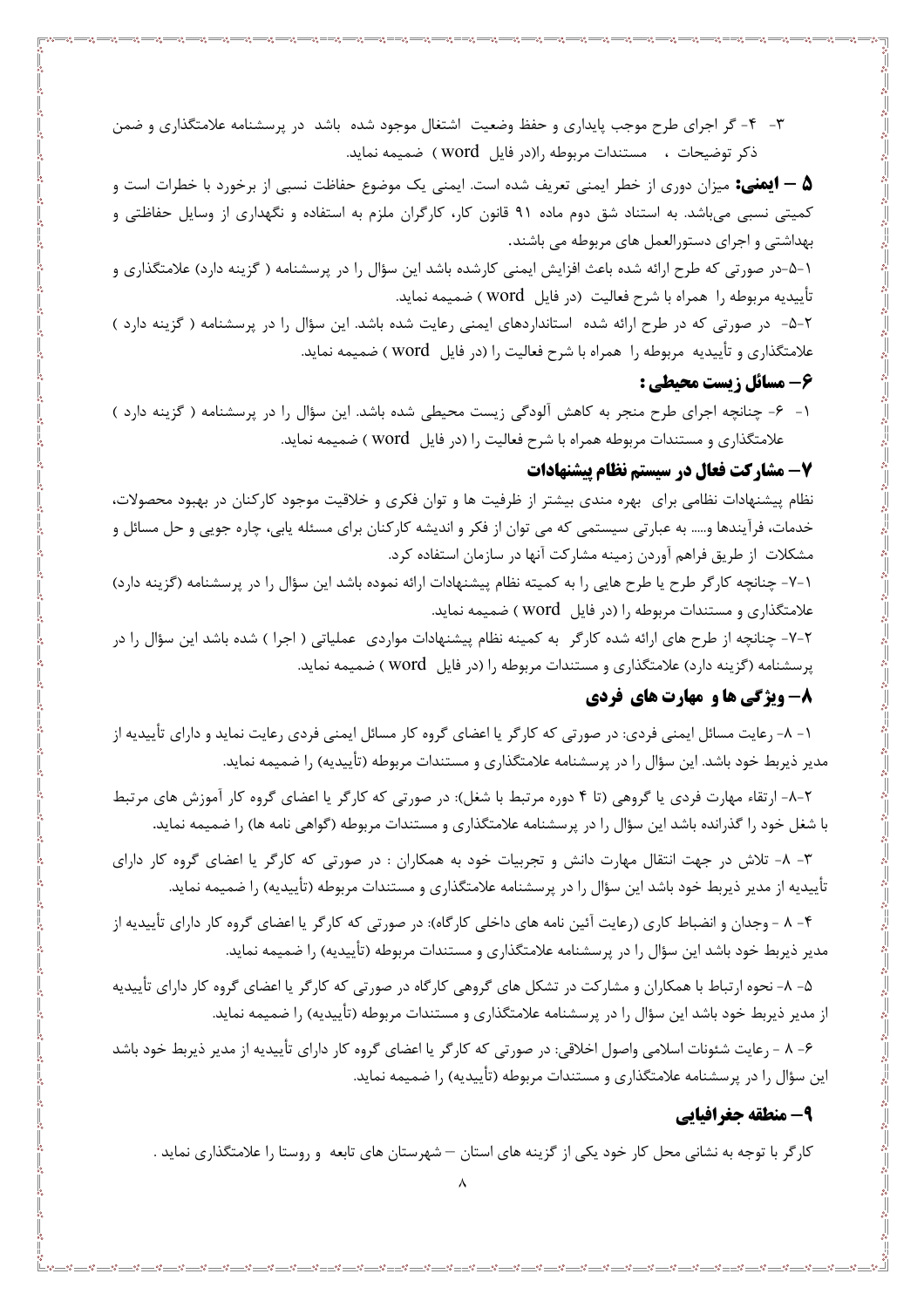\* شایان ذکر است به دارندگان شاخص های ذیل در صورت دارا بودن و پیوست مدارک و مستندات، امتیاز اضافه تعلق مي گيرد: **ا – کشف:** در لغت به معنی نمودار ساختن و پرده برداشتن از چیزی که در پنهانی و خفا بوده **۳- تحقیق و پژوهش:** هر تولیدی که به دنبال جستجوی حقایق و برای کشف بخشی از معارف و نشر آن در میان مردم به قصد حل مشکلی یا بیان اندیشه ای در موضوعی از موضوع های علمی، از طریق مطالعه ای نظام مند، برای یافتن روابط اجتماعی میان پدیده های طبیعی به دست آید که نتایج آن ها به کاربردها، روش های و مفاهیم و مشاهدات جدید در زمینه علمي با هدف پيشبرد مرزهاي علم و فن آوري منجر گردد. پژوهش همچنین برای استفاده از پدیدههای موجود برای دست یافتن به راهکارهای عملی وفن آوری ها بهکار میرود. ١-١- مقاله بين المللي (isi) مرتبط -۱-۲ مقاله علمي پژوهشي معتبر(ISC داخلي و خارجي ) مرتبط K-۳-۱- مقاله (ISC- ISI) علمي پژوهشي (داخلي يا خارجي )غير مرتبط ۴-۱- مقاله کنفرانسی داخلی و خارجی مرتبط ۰۵–۱– مقاله کنفرانسی داخلی و خارجی غیر مرتبط ۶–۱ – تاليف (تا ٢کتاب ) ٧-١- ترجمه كتاب (تا ٢كتاب) ۸–۱–اجرای سخنرانی علمی یا حرفه ای مرتبط با حوزه کاری -اجرای کارگاه آموزشی و عضویت در کمیته های تخصصی **٢ – وضعيت ايثار كري:** با تاييديه از مراجع ذيربط (تصوير كارت يا مدارك قابل قبول) ١-١٠- بسيجي فعال ۰-۲- خانواده شهید ۰-۲ - جانباز  $-$  آزاده $-$  رزمنده $-1 \cdot - \mathcal{F}$ ۳- مدارک و مستندات لازم: هر مدرکی که ادعا های مطرح شده را اثبات و قابل پذیرش می نماید (کسب امتیاز این شاخص منوط به پیوست کامل مستندات و مدارک می باشد). ١-٢- يک قطعه عکس (۴\*۴) -تصوير شناسنامه -کارت ملي -مدرک تحصيلي-دفترچه بيمه و.......

٢-٢- ارائه توضيحات لازم و مشروح (همراه با عكس و فيلم) در خصوص طرح و پيوست تأييديه ها و ثبت اختراع

- % --- ~ % --- % --- % --- % --- % --- % -- % --- % --- % --- % --- % --- % -- % -- % -- % -- % --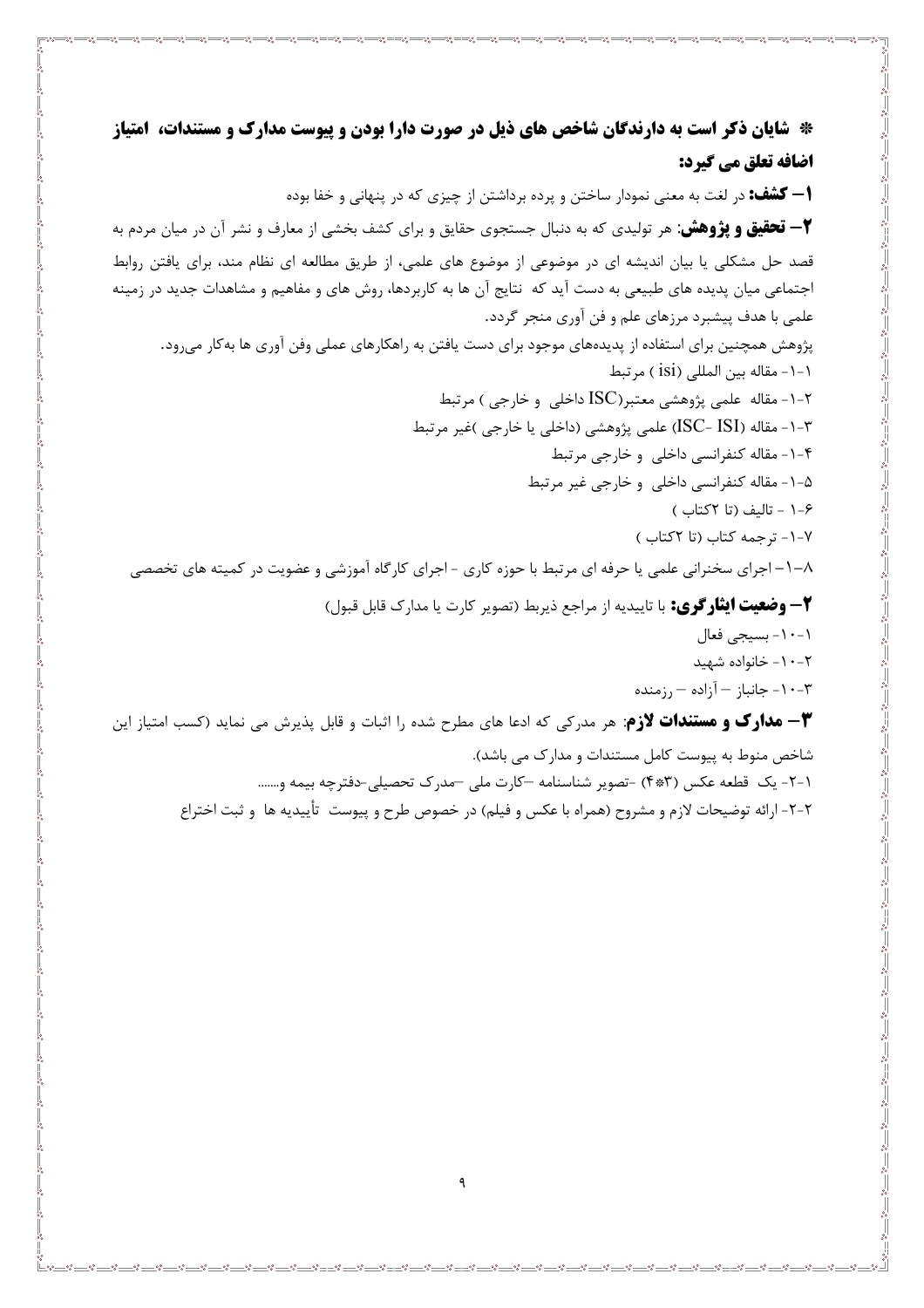|                        |      |                 |            | نام شركت:    |                |         |                           | استان: $\ $             |
|------------------------|------|-----------------|------------|--------------|----------------|---------|---------------------------|-------------------------|
| عنوان شغل<br>در کارگاه | رشته | تحصيلات<br>مدرک | تاريخ تولد | كدملي        | شماره شناسنامه | نام پدر | <b>نام و نام خانوادگی</b> | رديف                    |
|                        |      |                 |            |              |                |         |                           | $\blacktriangle$        |
|                        |      |                 |            |              |                |         |                           | $\overline{\mathbf{r}}$ |
|                        |      |                 |            |              |                |         |                           | $\overline{\mathbf{r}}$ |
|                        |      |                 |            |              |                |         |                           | تشريح طرح :             |
|                        |      |                 |            |              |                |         |                           |                         |
|                        |      |                 |            |              |                |         |                           | مختصات فني :            |
|                        |      |                 |            |              |                |         |                           |                         |
|                        |      |                 |            | $\bar{\ }$ . |                |         |                           |                         |

## **فرم مشخصات گروه کار نمونه سال۱۴۰۰**

 $\overline{\overline{\overline{}}\overline{\overline{}}\overline{\overline{}}\overline{\overline{}}\overline{\overline{}}\overline{\overline{}}\overline{\overline{}}\overline{\overline{}}\overline{\overline{}}\overline{\overline{}}\overline{\overline{}}\overline{\overline{}}\overline{\overline{}}\overline{\overline{}}\overline{\overline{}}\overline{\overline{}}\overline{\overline{}}\overline{\overline{}}\overline{\overline{}}\overline{\overline{}}\overline{\overline{}}\overline{\overline{}}\overline{\overline{}}\overline{\overline{}}\overline{\overline{}}\overline{\overline{}}\overline{\overline{}}\$ 

 $\frac{8}{10} - \frac{8}{10} - \frac{8}{10}$ 

్∘°<del>ా</del>ం—ి<br>¦ి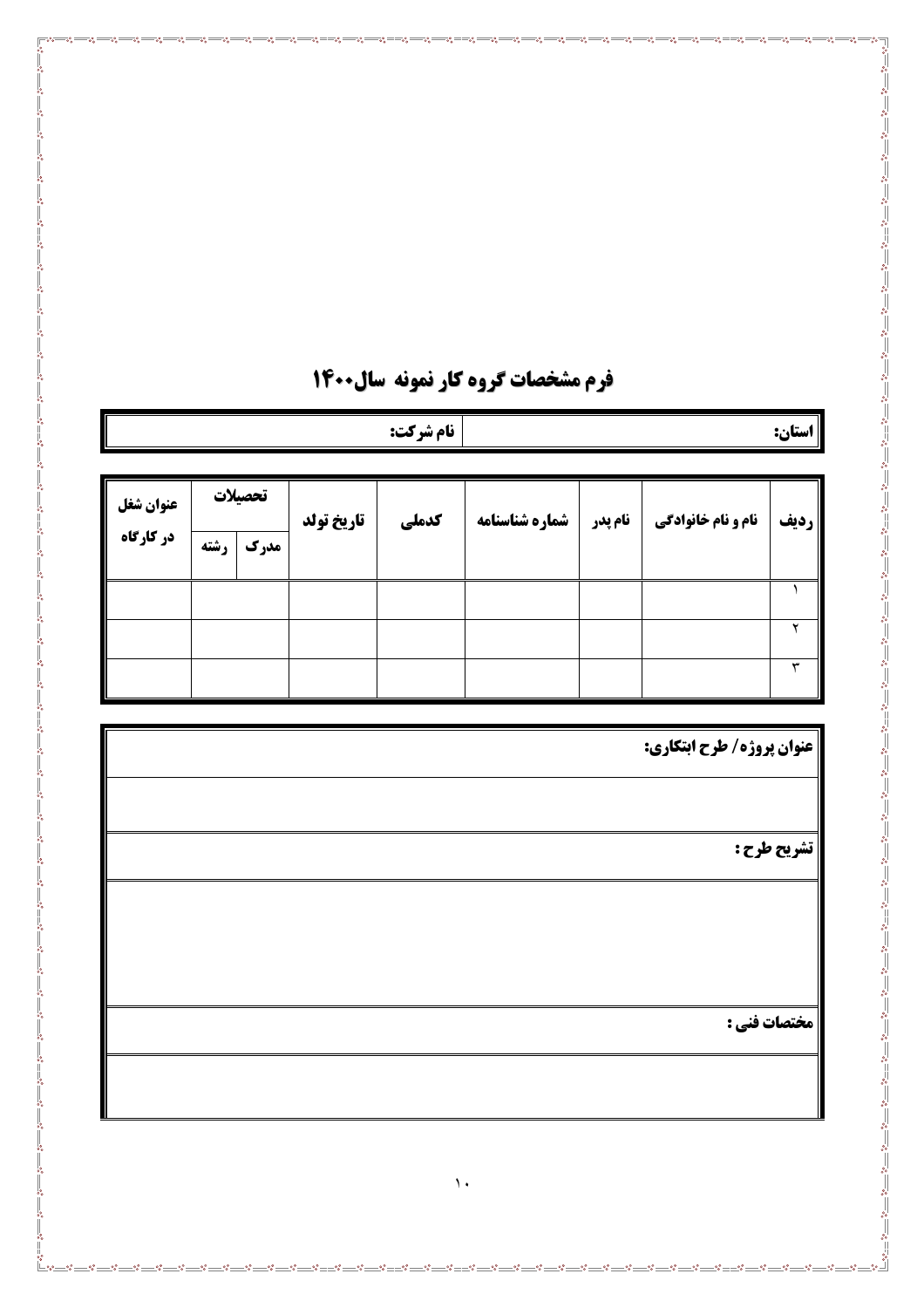|  | نقاط قوت : |  |  |  |
|--|------------|--|--|--|
|--|------------|--|--|--|

Ľ

# فرم مشخصات کارگر نمونه سال1400

| <b>نام شرکت:</b><br>استان: |             |         |            |       |                |         |                           |  |
|----------------------------|-------------|---------|------------|-------|----------------|---------|---------------------------|--|
|                            |             |         |            |       |                |         |                           |  |
|                            |             | تحصيلات |            |       |                |         |                           |  |
| <b>عنوان شغل در کارگاه</b> | <b>رشته</b> | مدرك    | تاريخ تولد | كدملي | شماره شناسنامه | نام پدر | <b>نام و نام خانوادگی</b> |  |
|                            |             |         |            |       |                |         |                           |  |
|                            |             |         |            |       |                |         |                           |  |
|                            |             |         |            |       |                |         |                           |  |

| عنوان پروژه/ طرح ابتکاری: |
|---------------------------|
|                           |
| تشريح طرح:                |
|                           |
|                           |
|                           |
| مختصات فني :              |
|                           |
|                           |
|                           |
| $\bar{~}$                 |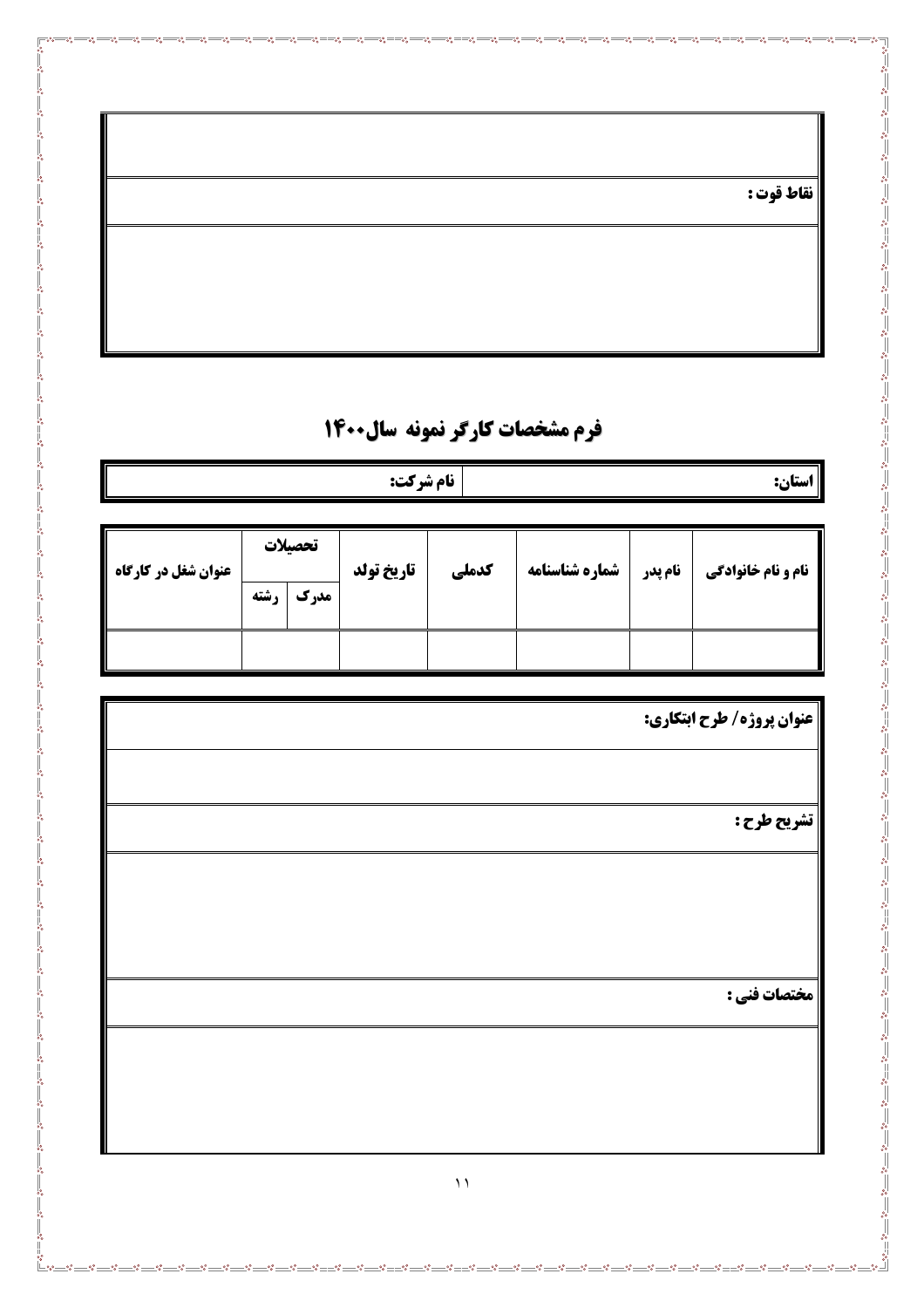نقاط قوت :

 $\mathcal{S} =$  $-85$  $\mathbf{e}^{\bullet}_{\mathbf{e}}$ 

\*ذلكته : چنانچه طرح / پروژه عملياتي (تجاري سازي) شده باشد در فرآيند انتخاب استاني و ملي گقرار مي گيرد .

 $-8 =$ 

 $\frac{8}{100}$   $\frac{8}{100}$   $\frac{8}{100}$ 

¦'<br>|≗∘--°:

 $-$ % $-$ 

<u> - ೲ಄಄಄಄಄಄಄಄಄಄</u>

 $-8 - 8$ 

-8 -8 -8 -8 -8 -

**کاربرگ گزینش کارگر نمونه /گروه کار نمونه بخش صنعت** 

نام استان:

نام شركت / كارخانه:

نام و نام خانوادگی کارگر / نماینده گروه کار نمونه:

 $-$ % $-$ 

عنوان طرح ابتكاري :

| توضيحات | علامت               | متغیرهای معیار                        |             | شاخص     | رديف |
|---------|---------------------|---------------------------------------|-------------|----------|------|
|         | ندار د $\Box$ دار د | كشف يا ثبت بين المللي اختراع          | $1 - 1$     |          |      |
|         | ندار د $\Box$ دار د | ثبت ملي اختراع                        | ثبت و تأييد | اختراع   |      |
|         | ندار د $\Box$ دار د | خلق و توليد ايده با تاييد مراجع ذي    |             |          |      |
|         |                     | صلاح                                  |             |          |      |
|         | ندار دך<br>—ٻار د   | خلق و توليد ايده با تاييد واحد مربوطه |             |          |      |
|         | ندار دسمبار د       | ساخت و بکارگیری محصول جدید با         | ۰-۲-ساخت و  | و نوآوری |      |
|         |                     | رویکرد اقتصادی و صنعتبی               | بکار گیری   |          |      |
|         | ندار د $\Box$ دار د | ساخت و بکارگیری ایده با رویکرد        |             |          |      |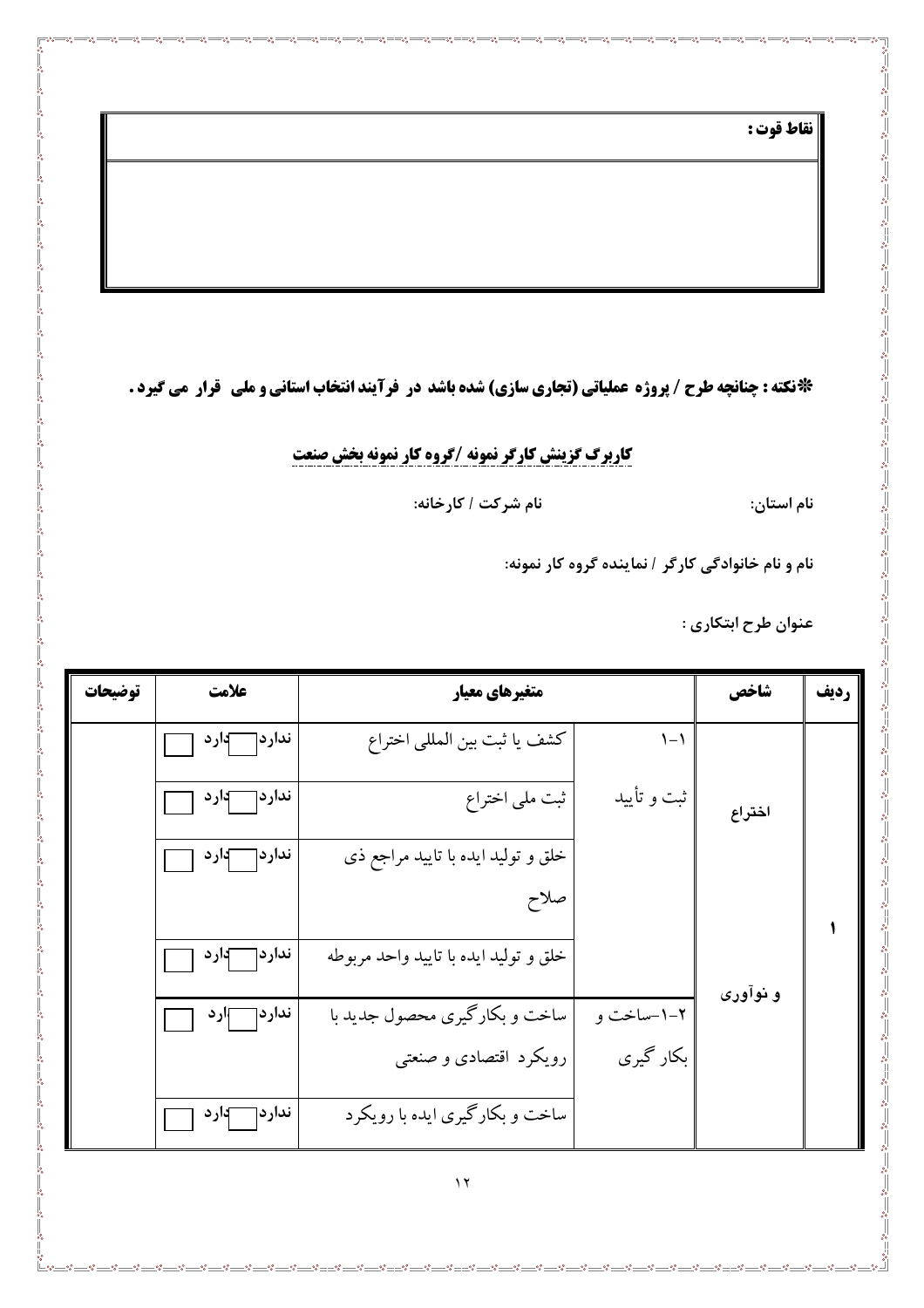|                     | اصلاح و تکمیل فرآیند تولید                                                                                                                                                                                                                                        |                                                   |                                        |
|---------------------|-------------------------------------------------------------------------------------------------------------------------------------------------------------------------------------------------------------------------------------------------------------------|---------------------------------------------------|----------------------------------------|
| ندار دך<br>-آدارد   | افزايش ميزان توليد<br>$\frac{7}{2}$ تا ۲۵٪<br>$\Box$<br>$\Box$<br>$7.0 \cdot 17.79$<br>$\dot{\mathit{z}}$ 10 $\dot{\mathit{z}}$ 10 $\dot{\mathit{z}}$<br>$\Box$<br>$\Box$<br>$\gamma \rightarrow +$ تا ۱۰۰ $\gamma$                                               | $\mathbf{r}-\mathbf{v}$                           |                                        |
| ندار د $\Box$ دار د | كاهش ضايعات توليد<br>$\overline{\phantom{a}}$<br>$\frac{7}{2}$ تا ۲۵٪<br>$\Box$ /.۵۰ تا $\Lambda$ ۰ $\Box$<br>ומ./ تا מ $\gamma$ /<br>$\Box$ / ۱۰۰ تا ۱۰۰ $\Box$                                                                                                  | $\mathbf{r}-\mathbf{r}$                           | <b>بهره وری (به</b><br>نسبت میانگین سه |
| ندار د $\Box$ دار د | کاهش مصرف انرژی م <mark>ااستفاده از انرژی پاک</mark><br>$7.70$ تا<br>$7.70$ تا ۲۵<br>$\Box$<br>$\Box$<br>$7.0 \cdot 5$ 7.7 $\frac{2}{7}$<br>$\frac{1}{2}$ 5/.۲۶ $\frac{1}{2}$<br>$\Box$<br>$\gamma_{\rm c}$ تا ۱۵٪<br>۵۱٪ تا ۷۵٪<br>$\mathcal{L}$<br>۷۶٪ تا ۱۰۰٪٪ | $\mathbf{r}-\mathbf{r}$                           | سال قبل از اجرای<br>طرح)               |
| ندار د<br>دارد -    | صرفه جویبی زمانبی<br>تا ۲۰٪<br>$7.8.177$ تا ۴۰ $7.8$<br>$\Box$<br>$\Box$<br>$7.9 \cdot 7.8$ تا ۶۰ $\cdot$<br>$\Box$<br>٬/۸۰ تا ۸۰/<br>$\lambda \rightarrow \lambda$ تا ۱۰۰ $\lambda$                                                                              | $\boldsymbol{\Upsilon}$ – $\boldsymbol{\Upsilon}$ |                                        |
|                     | $\gamma \tau$                                                                                                                                                                                                                                                     |                                                   |                                        |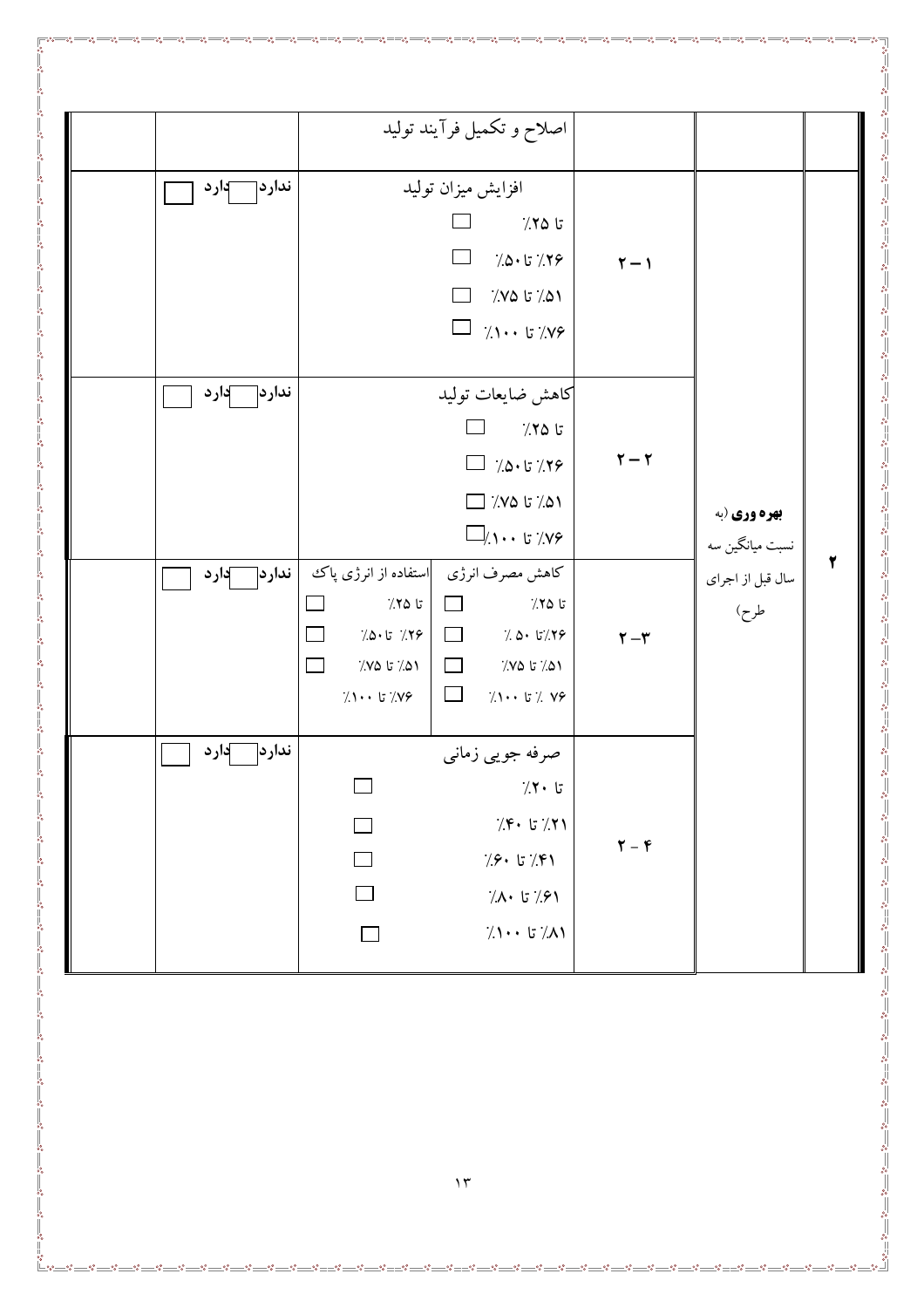| ندار د دارد         | صرفه جو يي ريالي<br>$7.7 \cdot 5$                                                                                                                                                                                                                                                                                                           |                                |                                                      |
|---------------------|---------------------------------------------------------------------------------------------------------------------------------------------------------------------------------------------------------------------------------------------------------------------------------------------------------------------------------------------|--------------------------------|------------------------------------------------------|
|                     | $7.8.177$ تا ۴۰ $7.71$<br>$\Box$                                                                                                                                                                                                                                                                                                            | $\Upsilon - \Delta$            |                                                      |
|                     | $\Box$<br>$7.9.$ تا ۶۰ $7.8$<br>$\Box$<br>$7.1.7$ تا ۸۰ $7.9$                                                                                                                                                                                                                                                                               |                                |                                                      |
|                     | $7.1 \cdot \cdot 57.1$<br>$\Box$                                                                                                                                                                                                                                                                                                            |                                |                                                      |
| ندار د $\Box$ دار د | صرفه جو پي ارزي                                                                                                                                                                                                                                                                                                                             |                                |                                                      |
|                     | تا ۲۰٪                                                                                                                                                                                                                                                                                                                                      |                                |                                                      |
|                     | $\gamma$ : تا ۴۰ $\gamma$<br>$\Box$                                                                                                                                                                                                                                                                                                         | $\mathbf{Y} - \mathbf{\Delta}$ |                                                      |
|                     | $\Box$<br>$7.9.$ تا ۶۰ $($<br>П<br>$7.1.7$ تا ۸۰ $7.9$                                                                                                                                                                                                                                                                                      |                                |                                                      |
|                     | $7.1 \cdot \cdot 7.1$ ט<br>$\Box$                                                                                                                                                                                                                                                                                                           |                                |                                                      |
| ندار دا دار د       | طرح ارائه شده (تا ۴طرح)                                                                                                                                                                                                                                                                                                                     |                                | مشاركت فعال<br>در سیستم                              |
| ندار د<br>∕ارد      | طرح اجرا شده ( تا دو طرح)                                                                                                                                                                                                                                                                                                                   |                                | ۳<br>نظام<br>ييشنهادات                               |
| ندار دا دار د       | انتقال و یا مشارکت در بومی سازی تکنولوژی                                                                                                                                                                                                                                                                                                    | $\mathbf{r}-\mathbf{v}$        | انتقال،                                              |
| ندار د   آدار د     | كاهش واردات<br>رشد صادرات<br>$\Box$<br>$7.70$ تا<br>تا ۲۵٪<br>$\Box$<br>$\overline{\phantom{a}}$<br>$7.0 \cdot 17.79$<br>$\frac{1}{2}$ ، ۱۵۰ $\frac{1}{2}$<br>$\Box$<br>$\Box$<br>۵۱/ تا ۷۵/<br>۵۱/ تا ۷۵/<br>$\Box$<br>$\left  \right\rangle \cdots$ $\left  \right\rangle \left  \right\rangle$<br>$\gamma \rightarrow +$ تا ۱۰۰ $\gamma$ | $\mathbf{Y}-\mathbf{Y}$        | مشارکت و<br>بومي سازي<br><b>تکنولوژی و</b><br>صادرات |
| }ار د               | نداردך<br>اشتغال مستقيم<br>$\overline{\phantom{a}}$<br>ایجاد اشتغال تا ۱۰ درصد<br>$\Box$<br>ایجاد اشتغال تا ۳۰ درصد<br>$\Box$<br>ایجاد اشتغال بالای ۳۱ درصد                                                                                                                                                                                 | $\Delta - 1$                   | ميزان اشتغال<br>۵                                    |
| ندارد  ¦ارد         | اشتغال غير مستقيم                                                                                                                                                                                                                                                                                                                           | $\Delta - 7$                   |                                                      |
|                     |                                                                                                                                                                                                                                                                                                                                             |                                |                                                      |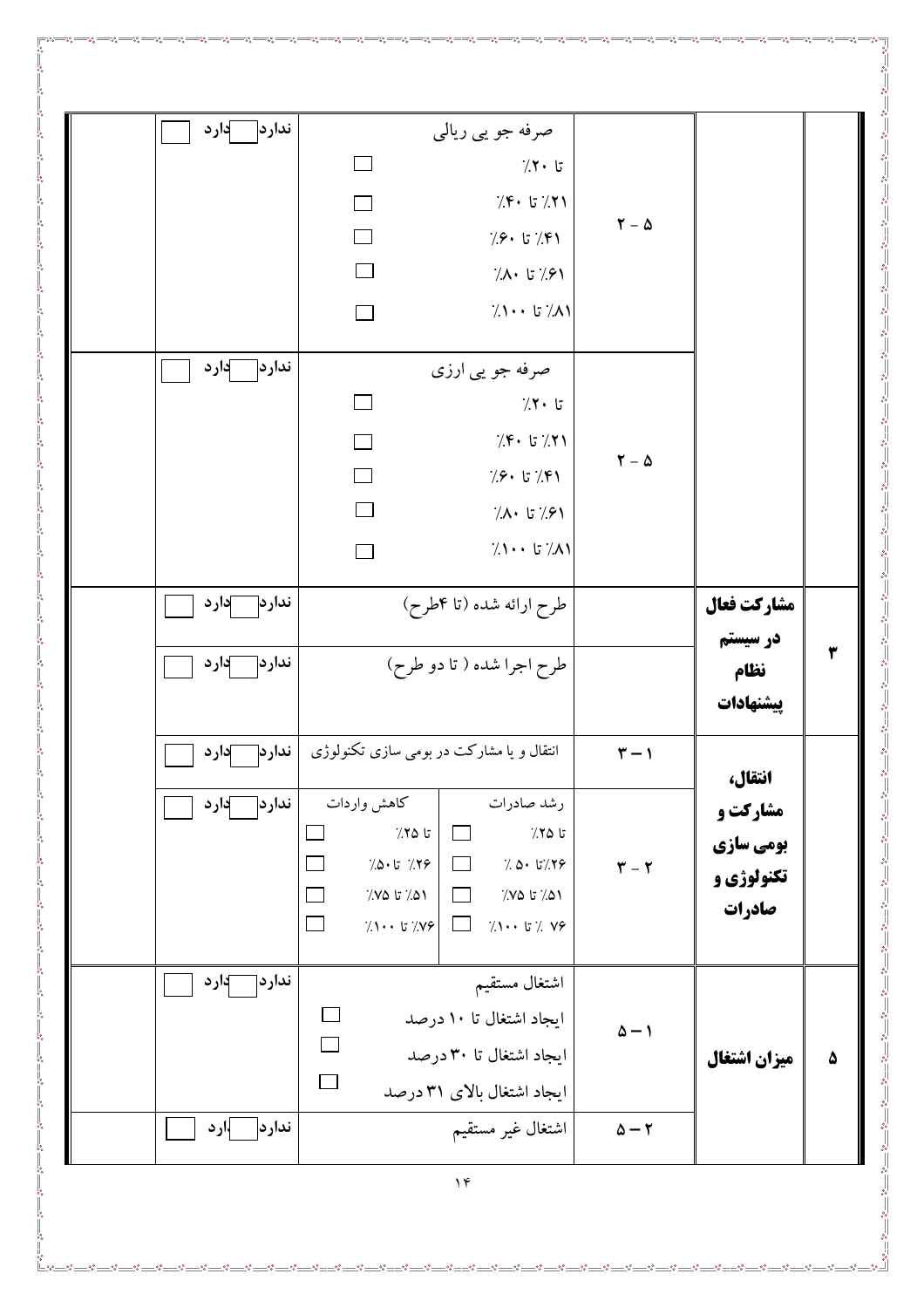|   |                   | $F - T$                  | اشتغال پایدار و صیانت از نیروی کار                             | ار د<br>ندار د     |
|---|-------------------|--------------------------|----------------------------------------------------------------|--------------------|
| ۶ |                   | $5 - 1$                  | تاثیر طرح بر افزایش ایمنی کار                                  | —  ارد<br>ندار د   |
|   | ایمنی             | $5 - 7$                  | لحاظ نمودن مسائل ايمنى در طرح                                  | ندار دا آبار د     |
| ۷ | زيست<br>محيطي     | $Y - 1$                  | تاثیر طرح بر موضوعات زیست محیطی                                | ندار د $\neg$ ار د |
|   | <b>ویژگی ها و</b> | $v - 1$                  | رعایت موارد ایمنی فردی (ایمنی –سلامت<br>و محيط زيست (HSE)      | ندار د دارد        |
| ۸ | مهارت های<br>فردي | $\lambda - \Upsilon$     | ارتقاء مهارت فردي يا گروهي                                     | ندار دا آبار د     |
|   |                   | $\lambda-\mu$            | تلاش در جهت انتقال مهارت دانش و تجربیات خود ¶<br>به همکاران    | ندارد دارد         |
|   |                   | $\lambda - \mathfrak{F}$ | وجدان و انضباط كارى (رعايت آئين نامه هاى<br>داخلی کارگاه)      | ندارد ادارد        |
|   |                   | $v - v$                  | نحوه ارتباط با همکاران و مشارکت در تشکل هـای  <br>گروهی کارگاه | ندار دا آبار د     |
|   |                   | $\lambda-\mathcal{F}$    | رعايت شئونات اسلامي واصول اخلاقي                               | ار د<br>ندار د     |
|   | منطقه             |                          | مركز استان                                                     |                    |
|   | جغرافيايي         | $-9-1$                   | شهرستان های تابعه                                              |                    |
|   | محل کار           |                          | روستا                                                          |                    |

 $-85$ 

 $\overset{\circ^\bullet_0}{\sqsubseteq_{\circ^\bullet}}$ 

\*شایان ذکر است هر کارگر یا گروه کار شرکت کننده در جشنواره می بایست فقط مشخصات یک طرح به عنوان طرح اصلی و مهم تر را در **شنامه ذیل تکمیل نماید و اگر فرد و یا گروهی بیش از یک طرح دارد می تواند آن را در انتهای پرسشنامه در کادر مشخص وارد نماید.** ير س

\*قابل ذکر است شاخص های در نظر گرفته شده ذیل، ستاره دار بوده و به دارنده آن امتیازی مضاعف تعلق می گیرد.

 $\Delta$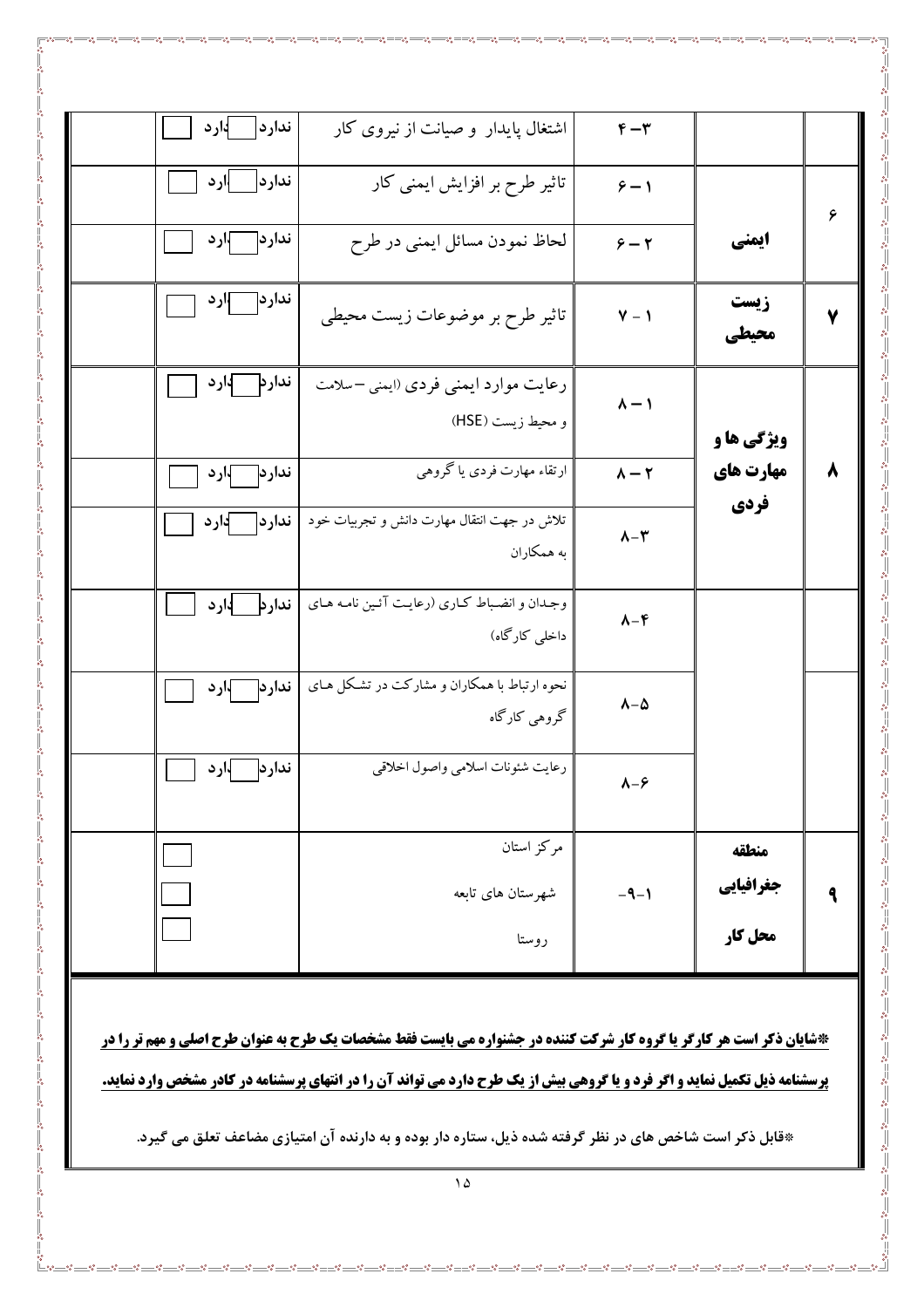| -1*           | كشف               | 1-1- كشف ، ثبت شده                                             | ∤ارد<br>ندارد  |  |
|---------------|-------------------|----------------------------------------------------------------|----------------|--|
|               |                   | ١–٢– مقاله بين المللي (ISI ) مرتبط                             | ار د<br>ندارد  |  |
|               |                   | ۲–۲–مقاله علمی پژوهشی (داخلی و یا خارجی) مرتبط                 | ارد<br>ندارد   |  |
|               |                   | مقاله (ISI ) علمی پژوهشی (داخلی یا خارجی) غیر مرتبط<br>$Y - Y$ | ار د<br>ندار د |  |
|               |                   | ۴–۲–مقاله کنفرانسی (داخلی یا خارجی) مرتبط                      | ندارد  اارد    |  |
| $-Y$ *        | تحقيق و<br>يژوهش  | ۵–۲–مقاله کنفرانسی (داخلبی یا خارجی) غیر مرتبط                 | ندارد  اارد    |  |
|               |                   | ۶–۲– تالیف کتاب                                                | ندارد  ¦ارد    |  |
|               |                   | ٧–٢– ترجمه كتاب                                                | ار د<br>ندار د |  |
|               |                   | ۰۸–۲–اجرای سخنرانی علمی یا حرفه ای مرتبط با حوزه               | ندارد   ارد    |  |
|               |                   | ثاری –اجرای کارگاه آموزشی و عضویت در کمیته های                 |                |  |
|               |                   | تخصصى                                                          |                |  |
|               |                   | ۰۱–۳–جانباز — آزاده — رزمنده                                   | خير            |  |
| $-\mathbf{r}$ | وضعيت<br>ایثارگری | ۲–۳–خانواده شهید                                               | بله<br>حير     |  |
|               |                   | ٣-٣-بسيجي فعال                                                 | إلمه<br>خير    |  |
|               |                   | ۰–۴– یک قطعه عکس (۴*۳) – تصویر شناسنامه –                      | ندارد<br>∤ارد  |  |
| 甲米            | مدارك             | کارت ملی –مدرک تحصیلی–دفترچه بیمه و                            |                |  |
|               |                   | ۲–۴– مدارک و مستندات لازم در خصوص اظهارات (پاسخ                | ندارد  <br>ارد |  |
|               |                   | های مندرج در پرسشنامه بر اساس چک لیست )                        |                |  |
|               |                   |                                                                |                |  |

ೢ

ೢೢ  $\frac{1}{2}$  ್ಲಿ

e. ್ಲಿ å ್ಲಿ ಀೢ

 $\overline{\phantom{0}}$ 

 $\frac{56}{9} - \frac{56}{9}$ 

 $\mathbf{e}$ 

್ಲಿ

್ಲಿ

 $\circ$ <sup>o</sup> ್ಲಿ ್ಲಿ

å

್ಲಿ  $\circ$